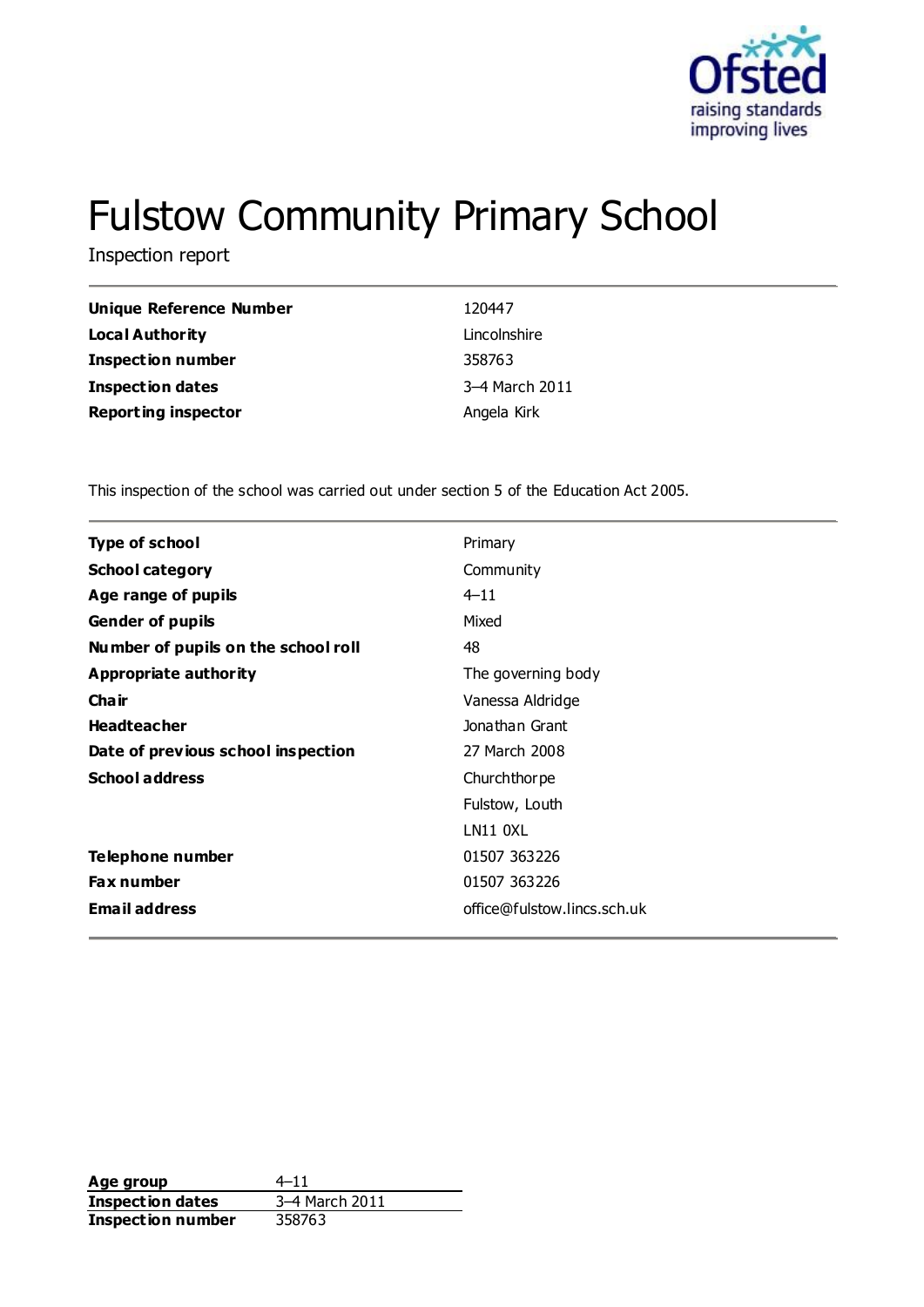The Office for Standards in Education, Children's Services and Skills (Ofsted) regulates and inspects to achieve excellence in the care of children and young people, and in education and skills for learners of all ages. It regulates and inspects childcare and children's social care, and inspects the Children and Family Court Advisory Support Service (Cafcass), schools, colleges, initial teacher training, work-based learning and skills training, adult and community learning, and education and training in prisons and other secure establishments. It assesses council children's services, and inspects services for looked after children, safeguarding and child protection.

Further copies of this report are obtainable from the school. Under the Education Act 2005, the school must provide a copy of this report free of charge to certain categories of people. A charge not exceeding the full cost of reproduction may be made for any other copies supplied.

If you would like a copy of this document in a different format, such as large print or Braille, please telephone 0300 123 4234, or email **[enquiries@ofsted.gov.uk](mailto:enquiries@ofsted.gov.uk)**.

You may copy all or parts of this document for non-commercial educational purposes, as long as you give details of the source and date of publication and do not alter the documentation in any way.

To receive regular email alerts about new publications, including survey reports and school inspection reports, please visit our website and go to 'Subscribe'.

Royal Exchange Buildings St Ann's Square Manchester M2 7LA T: 0300 123 4234 Textphone: 0161 618 8524 E: **[enquiries@ofsted.gov.uk](mailto:enquiries@ofsted.gov.uk)**

W: **[www.ofsted.gov.uk](http://www.ofsted.gov.uk/)**

© Crown copyright 2011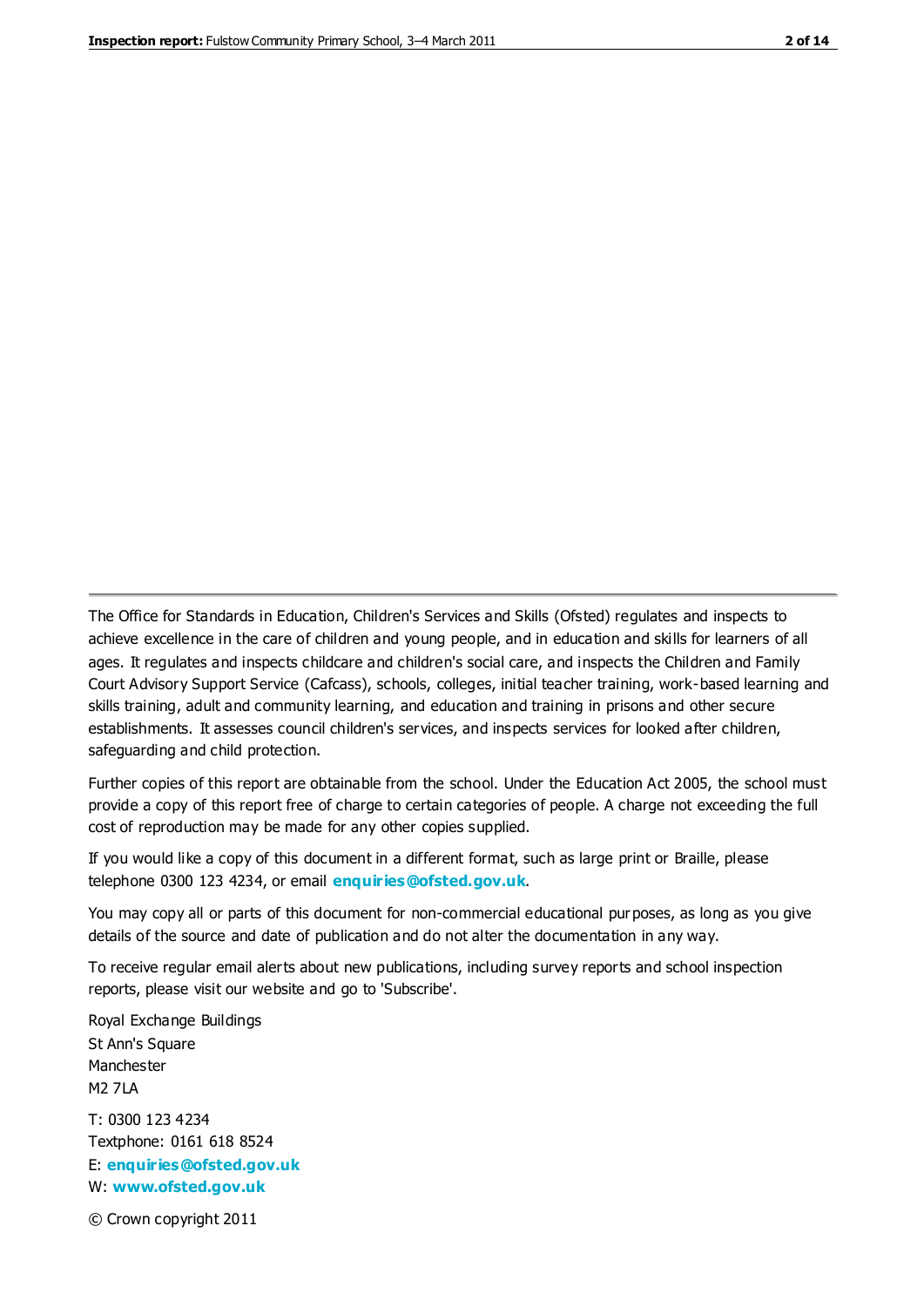# **Introduction**

This inspection was carried out by one additional inspector. Five lessons were observed, taught by three teachers. Meetings were held with staff, groups of pupils and members of the governing body. The inspector observed the school's work, scrutinised pupils' books, monitoring and assessment information, the minutes of meetings, policies, safeguarding documents, behaviour records and teachers' planning. The inspector analysed questionnaires from pupils as well as 21 questionnaires from parents and carers.

The inspector reviewed many aspects of the school's work, looking in detail at a number of key areas.

- $\blacksquare$  How well the school is addressing the fall in attainment in mathematics in Key Stage 2 in the past two years.
- $\blacksquare$  How good progress is in Key Stage 1, given the low results at the end of Key Stage 1 in 2010.
- $\blacksquare$  How well the school has developed the curriculum since its previous inspection, and how effectively it matches pupils' interests.
- Whether teaching in Key Stage 1, in mathematics at Key Stage 2 and specifically for current Year 3 pupils is good enough to accelerate pupils' progress.
- To what extent teachers other than the headteacher play a leadership and management role in initiatives to improve pupil outcomes.

# **Information about the school**

Fulstow is a much smaller than average village community primary school. All of the pupils are White British and no pupils are known to be eligible for free school meals. The proportion of pupils with special educational needs and/or disabilities is above average. Children in the Early Years Foundation Stage are taught alongside pupils in Years 1 and 2. Pupils are taught in two classes; both class teachers were new to the school in September 2010. The school holds the Active Mark and has recently achieved Financial Management in Schools status.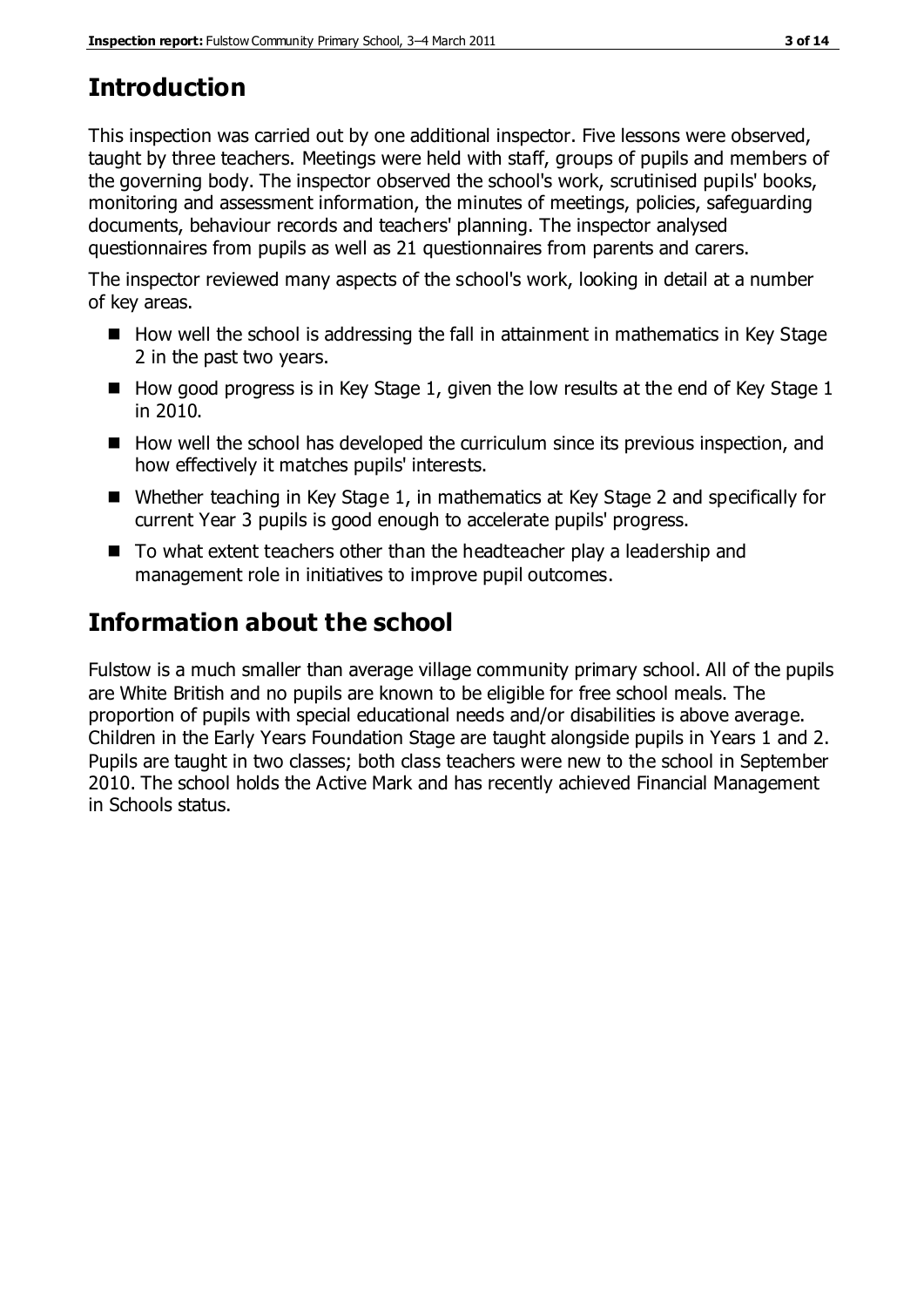# **Inspection judgements**

| Overall effectiveness: how good is the school?  |  |
|-------------------------------------------------|--|
| The school's capacity for sustained improvement |  |

### **Main findings**

Fulstow Community Primary School provides a satisfactory education. Pupils make satisfactory progress in response to satisfactory teaching, and leave Year 6 with average attainment overall. Achievement in English has been better than in mathematics in recent years because basic skills have not been taught systematically and pupils find problem solving a particular challenge. The school has gone through a period of change in the last 12 months due to staffing turbulence. However, under the determined and decisive leadership of the headteacher and with effective support from the governing body, it has overcome a number of challenges and is now tackling the right priorities.

Teaching is currently satisfactory. There are a number of common strengths, including good planning to ensure that work is set at different levels for different age groups and abilities within each class. However, the pace in some parts of lessons is not brisk enough to engage pupils fully in their learning and so teachers cannot always assess how well pupils are learning in order to adapt the activities. Also, when pupils are working independently, the guidance provided for them is too general to have a good impact on progress.

Pupils show a good understanding of how to stay safe because the curriculum supports this aspect well, especially with regard to e-safety. They behave well and enjoy school. Their attendance is outstanding. The school's 'values' curriculum encourages the children to develop a sense of self-worth and respect for others.

Children in the Early Years Foundation Stage settle well into school and make satisfactory progress. Adult-led learning is effective, but children do not have enough opportunities to develop their independent learning skills by exploring, experimenting and challenging their understanding, especially outside. The care provided for pupils is a particular strength of the school. Good advice from health and education professionals and carefully targeted support has resulted in good progress made by particular pupils in their confidence, behaviour and attitudes. Good morale and good relationships between pupils and adults help create a lively community ethos. In questionnaires, parents and carers were happy overall with their children's experiences.

The governing body is beginning to play a more active and appropriately challenging role in the management of the school. Teaching and learning are monitored mainly by the headteacher, but other teachers are becoming increasingly involved in monitoring and evaluating various aspects of the school's work, for example in the leadership and management of pupils with special educational needs and/or disabilities and in English and science. Self-evaluation is broadly accurate and the school knows its areas of strength and those for development. The school has a satisfactory capacity for sustained improvement.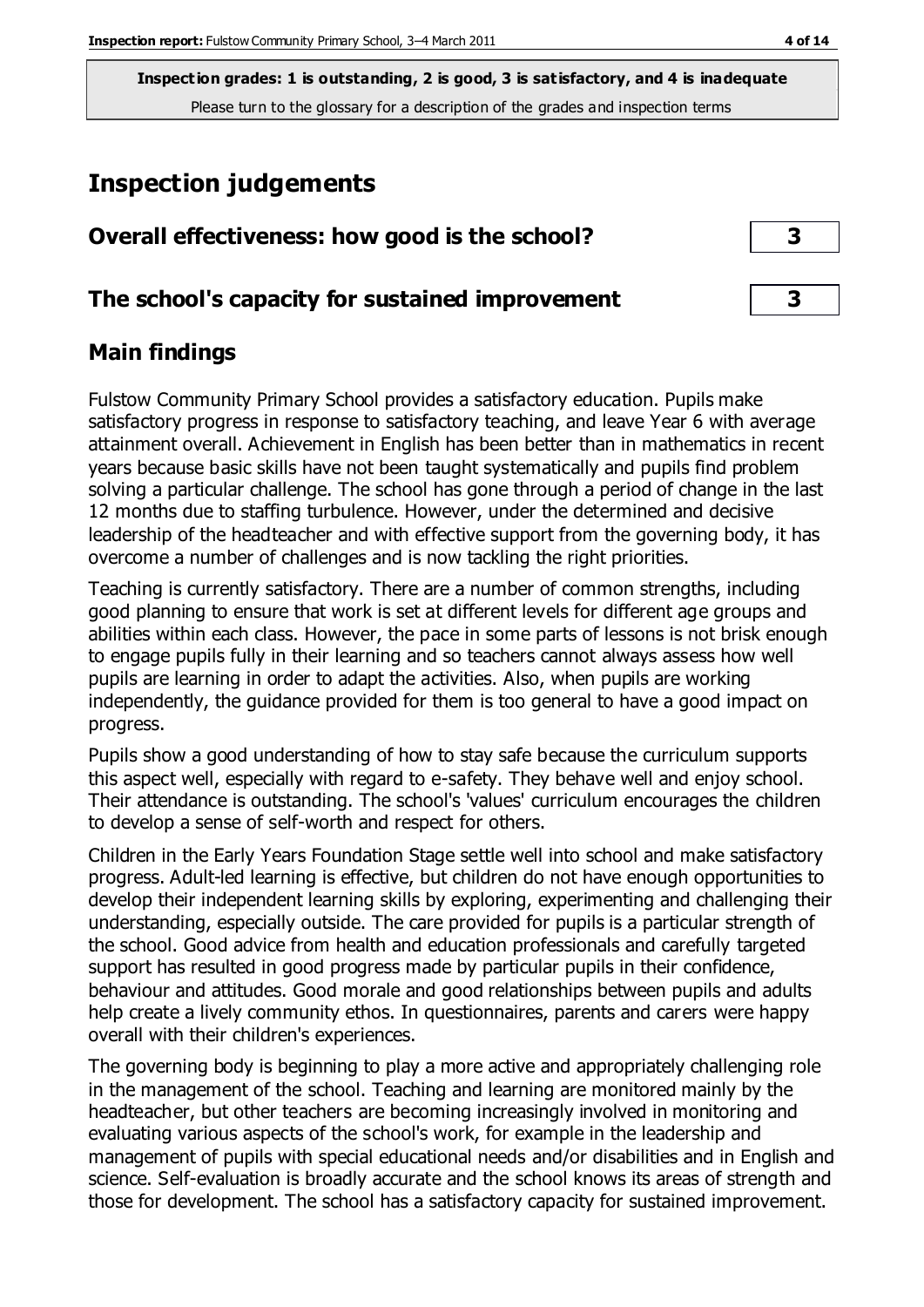Up to 40% of schools whose overall effectiveness is judged satisfactory may receive a monitoring visit by an Ofsted inspector before their next section 5 inspection.

# **What does the school need to do to improve further?**

- $\blacksquare$  Accelerate progress in mathematics by ensuring that pupils have regular, progressive opportunities to practise and consolidate their basic mathematical skills across the curriculum, and particularly to apply these skills in problem- solving.
- Improve the quality of teaching and teachers' use of assessment by:
	- ensuring consistently brisk pace and challenge throughout lessons, so that pupils are highly involved in their learning at all times
	- taking opportunities to assess pupils' learning accurately in lessons and providing more tightly structured information for pupils to support their independent work.
- Develop children's independent learning in the Early Years Foundation Stage by providing more opportunities and more challenging activities linked to themed work, especially in the outside area, in all the areas of learning.

## **Outcomes for individuals and groups of pupils 3**

Overall attainment is broadly average throughout the school, reflecting satisfactory achievement, although standards in mathematics remain lower than in English. In order to help pupils make better progress, the school sets them into three or four groups in English and mathematics. This ensures that pupils' work is matched well to their abilities and their needs are better met, especially for those in Year 3 who share some lessons with pupils in Key Stage 1. Recent school assessment information indicates that there has been a recent improvement in progress. As a result of work being well matched to pupils' abilities, pupils with special educational needs and/or disabilities make similar progress to their peers.

Progress in lessons varies with the quality of teaching. Pupils in a good Year 1 to 3 lesson investigated halving numbers by sharing objects. The younger and least able pupils were helped to ensure their counting and sharing were accurate, and the most able were well challenged by using arrays to divide by numbers 2, 3 and 4. Pupils in a good Year 3 to 6 religious education lesson explored birth rites, with a particular focus on the first whispered call to prayer for a Muslim baby. Pupils applied their knowledge of recently discussed 'values' to write their own birth rite, resulting in a good understanding of the concept. Presentation, including handwriting in pupils' English and mathematics books, is good as a result of effective actions since the previous inspection. Teaching is more often satisfactory, however, particularly when guidance for pupils' independent work is insufficiently focused on what they need to achieve. Pupils are encouraged to use criteria for success in their writing, but some aspects are too general. For example, use correct punctuation does not enable pupils to focus enough on improving specific aspects of their writing.

Lessons are calm and enjoyable. Pupils say that there is no bullying and the positive ethos of the school encourages pupils to feel safe. They say they know who to turn to, should they have any difficulties. Pupils appreciate that with good behaviour comes opportunities to take responsibilities within school and wider community. Members from the school council reinforce this by awarding 'golden tickets' for jobs that have been undertaken well.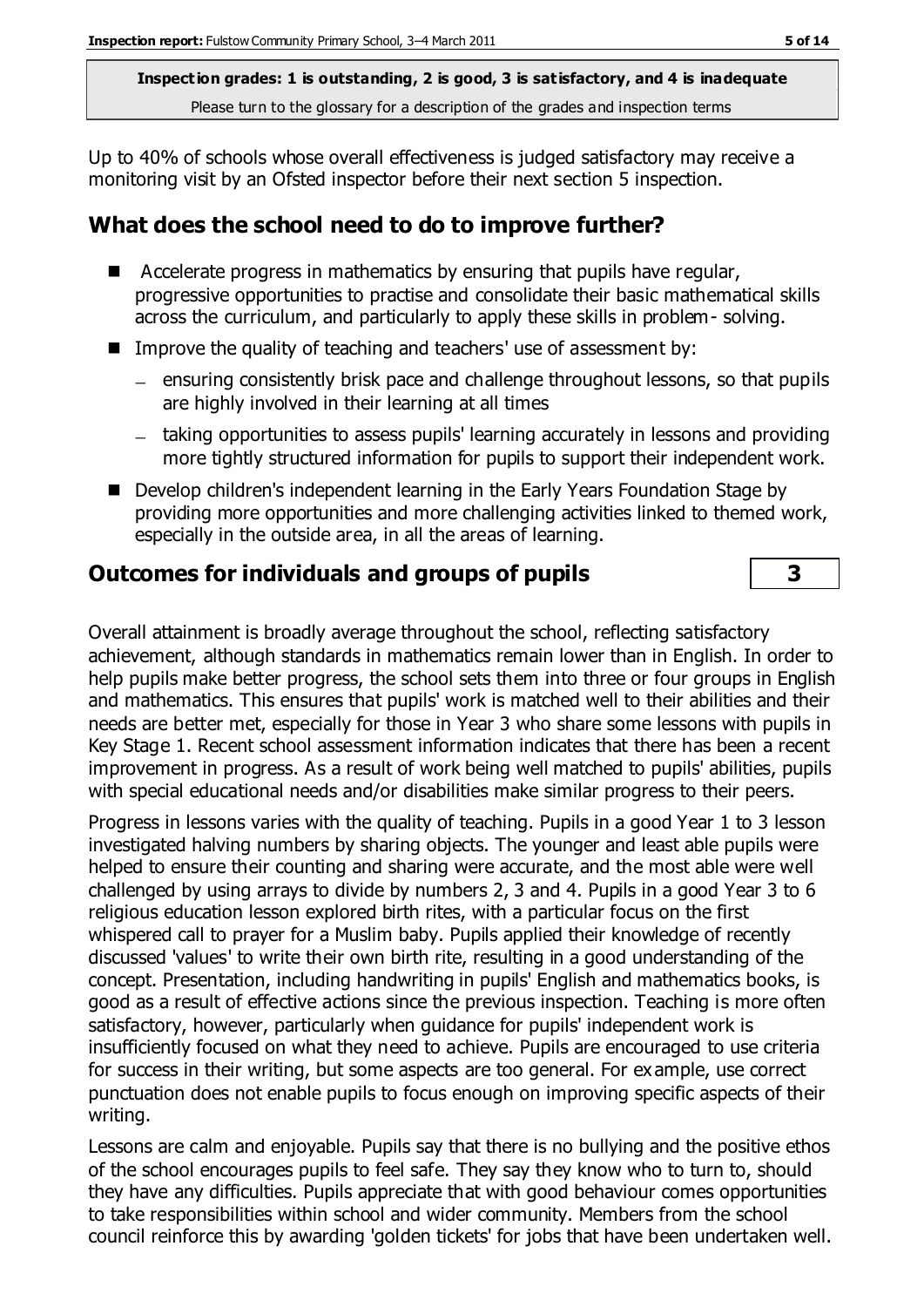# **Inspection grades: 1 is outstanding, 2 is good, 3 is satisfactory, and 4 is inadequate**

Please turn to the glossary for a description of the grades and inspection terms

Pupils feel proud of their achievements and are enjoying saving these up to purchase stationery or book tokens. The school has led many successful community activities such as the 'hot potato lunch' and pupils have played a role in local initiatives and campaigns.

Pupils understand the impact of a good diet and an active lifestyle on their health. They enjoy activate sessions and there is a good uptake of sports, including those organised at playtimes by play leaders. Pupils develop social skills such as cooperation and independence well, but they have few opportunities to mix with pupils from different religious, ethnic and socio-economic backgrounds. Although pupils' skills in English are good, their lower basic mathematical skills mean that the preparation for their future is satisfactory.

| Pupils' achievement and the extent to which they enjoy their learning                                                     | 3              |
|---------------------------------------------------------------------------------------------------------------------------|----------------|
| Taking into account:<br>Pupils' attainment <sup>1</sup>                                                                   | 3              |
| The quality of pupils' learning and their progress                                                                        | 3              |
| The quality of learning for pupils with special educational needs and/or disabilities<br>and their progress               | 3              |
| The extent to which pupils feel safe                                                                                      | $\overline{2}$ |
| Pupils' behaviour                                                                                                         | $\mathbf{2}$   |
| The extent to which pupils adopt healthy lifestyles                                                                       | $\overline{2}$ |
| The extent to which pupils contribute to the school and wider community                                                   | $\overline{2}$ |
| The extent to which pupils develop workplace and other skills that will contribute to<br>their future economic well-being | 3              |
| Taking into account:<br>Pupils' attendance <sup>1</sup>                                                                   | 1              |
| The extent of pupils' spiritual, moral, social and cultural development                                                   | 3              |

These are the grades for pupils' outcomes

<sup>1</sup> The grades for attainment and attendance are: 1 is high; 2 is above average; 3 is broadly average; and 4 is low

### **How effective is the provision?**

Teachers have good relationships with pupils and planning usually takes good account of previous learning and the broad range of ages and abilities. Pupils are well managed and motivated to do their best. Teaching assistants are well deployed and offer effective support and guidance to pupils. They often successfully lead sessions with small groups of pupils. Where these features are applied and directed well, teaching is good. However, lessons are typically less effective because teachers do not challenge and guide pupils enough to maximise their learning. The school is now starting to develop a more effective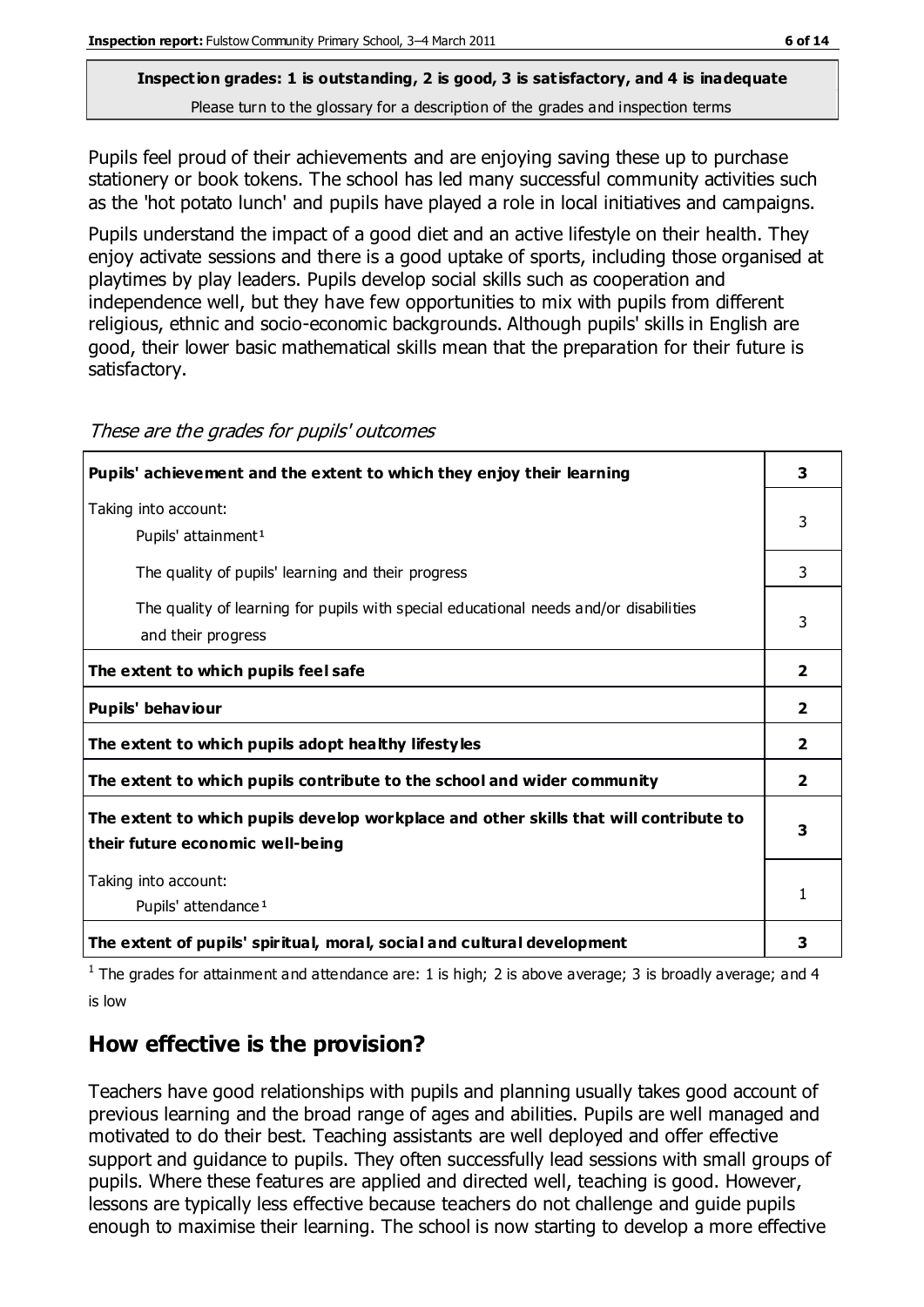system that tracks attainment and progress termly instead of annually. It has also started to analyse outcomes for children in the Early Years Foundation Stage.

Much work has been undertaken to improve the curriculum since the previous inspection, and the school has based many of its newly-introduced topics on themes that clearly interest the pupils. For example, in their topic on superheroes pupils in Reception and in Key Stage 1 clearly enjoyed dressing up and role-playing in 'Dr Who's tardis' while Key Stage 2 pupils wrote animated descriptions about people they admired in the media such as sports personalities and pop stars. Enrichment is a strength and activities such as World War 2 Day, which also involved the local community, many in period costume, have made the curriculum more exciting and relevant for pupils. Teachers provide good opportunities for pupils to consolidate their writing and information and communication technology skills across the curriculum, but mathematical work such as the use of graphs and problemsolving is only well developed in science.

Clearly targeted support for specific pupils has resulted in significant improvements in their attitudes, confidence and behaviour. Case studies indicate striking examples of the school's success. Good guidance is provided at times of transition, for example when children first arrive and when pupils move on to secondary school, and the school has done much to improve the welcoming environment, not only through the recent building improvements but also in better access to staff for parents and carers.

| The quality of teaching                                                                                    | 3 |
|------------------------------------------------------------------------------------------------------------|---|
| Taking into account:<br>The use of assessment to support learning                                          |   |
| The extent to which the curriculum meets pupils' needs, including, where relevant,<br>through partnerships |   |
| The effectiveness of care, guidance and support                                                            |   |

These are the grades for the quality of provision

### **How effective are leadership and management?**

The headteacher and governing body have the necessary skills and ambition to drive the school forward. Teachers new to their roles have received good support from the headteacher and the local authority to enable them to develop leadership and management skills. All staff and governors are highly committed. Action plans to address the current weaknesses in the school are beginning to have an impact on the quality of teaching, on pupils' achievement in mathematics and in some aspects of learning in the Early Years Foundation Stage. The governing body is satisfactory in its effectiveness. It has the expertise and skills that are enabling it to be more effective in its monitoring and evaluation role. Accurate information from governor visits have started to effectively hold the school to account for its performance. Safeguarding procedures are suitably robust, and parents and carers are happy with the way their children are kept safe at school. Good care and sound provision for all groups of pupils across the school ensure satisfactory equality of opportunity and mean that there is no discrimination.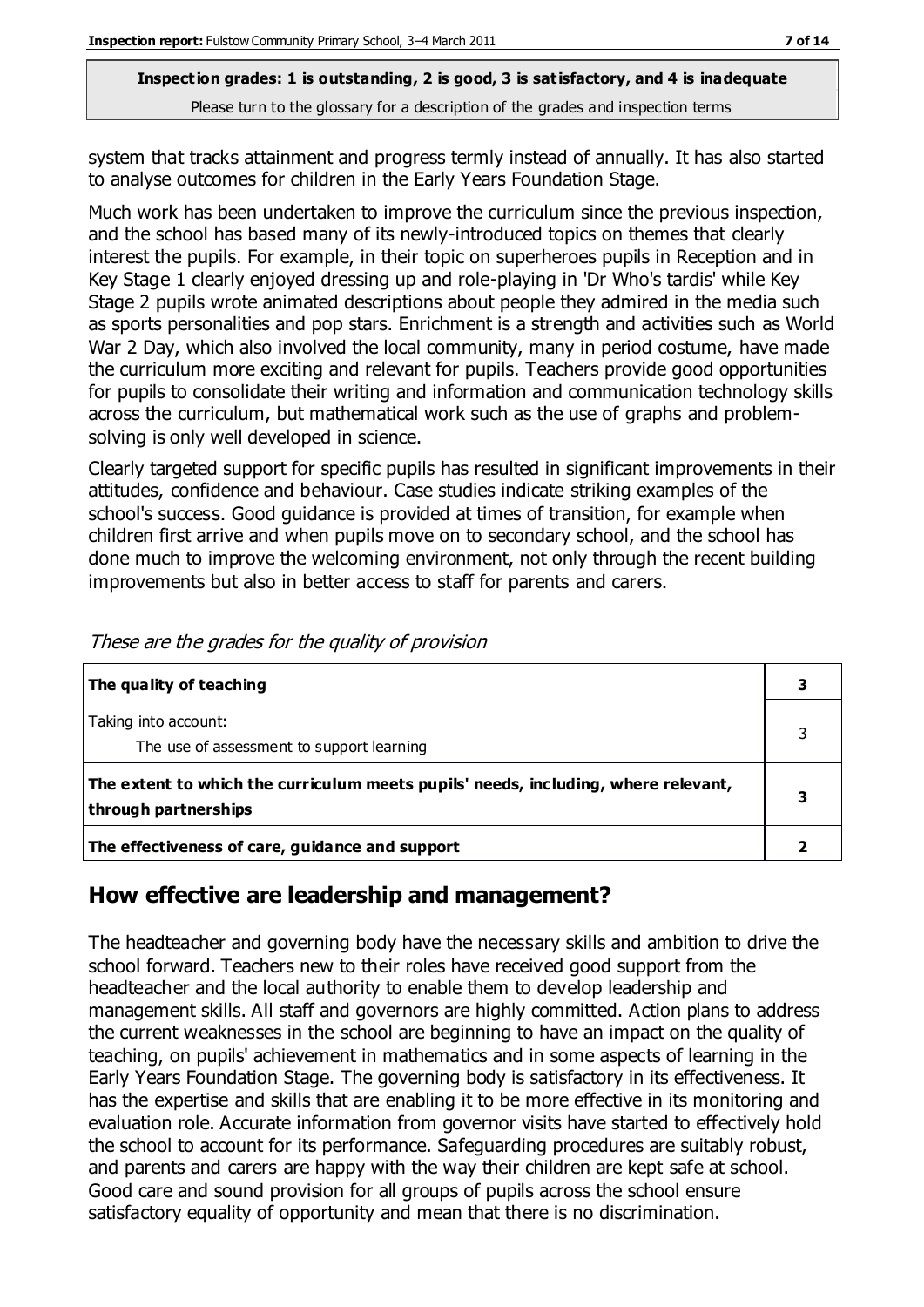Parents' and carers' questionnaires, together with their comments in pupils' home/school books, show that relationships between school and home are positive. The governing body has canvassed parents' and carers' opinions and changes have been made as a result, for example in invitations to parents and carers to class assemblies. Partnerships, although limited, are satisfactory. For example, the school has shared moderation of assessments and training of staff with two local primary schools and a science teacher from a local secondary school has delivered science lessons in Key Stage 2 as part of the school's ongoing improving science project. Community cohesion is satisfactory. Although work

with the local community is strong, the school has only just started to implement its action

| The effectiveness of leadership and management in embedding ambition and driving<br>improvement                                                                  | з |
|------------------------------------------------------------------------------------------------------------------------------------------------------------------|---|
| Taking into account:<br>The leadership and management of teaching and learning                                                                                   | 3 |
| The effectiveness of the governing body in challenging and supporting the<br>school so that weaknesses are tackled decisively and statutory responsibilities met | 3 |
| The effectiveness of the school's engagement with parents and carers                                                                                             | 2 |
| The effectiveness of partnerships in promoting learning and well-being                                                                                           | 3 |
| The effectiveness with which the school promotes equality of opportunity and tackles<br>discrimination                                                           | 3 |
| The effectiveness of safeguarding procedures                                                                                                                     | 3 |
| The effectiveness with which the school promotes community cohesion                                                                                              | 3 |
| The effectiveness with which the school deploys resources to achieve value for money                                                                             | з |

#### These are the grades for leadership and management

plan to develop links in the United Kingdom and in other countries.

# **Early Years Foundation Stage**

Children start at the school with a very wide range of skills and abilities, but overall they are broadly at the levels expected for their age. They make satisfactory progress from these varied starting points. Consistent classroom routines and a safe environment enable children to settle quickly into school life and promote good behaviour, which is supported well through the school's 'values' curriculum. Information gathered from ongoing assessment provides clear indications of children's current levels, but only limited information about their attainment on entry abilities is collected. Until last year, the school had not compared the attainment or progress of children in the Early Years Foundation Stage with what is expected for their age. Monitoring is in the early stages and so leadership and management are no better than satisfactory, despite the good features.

Planning for adult-led groups is appropriate, with learning objectives clearly identified. For example, children made good progress in adding numbers to 10 because a clear and systematic counting method was taught. Dominoes with spots supported their accurate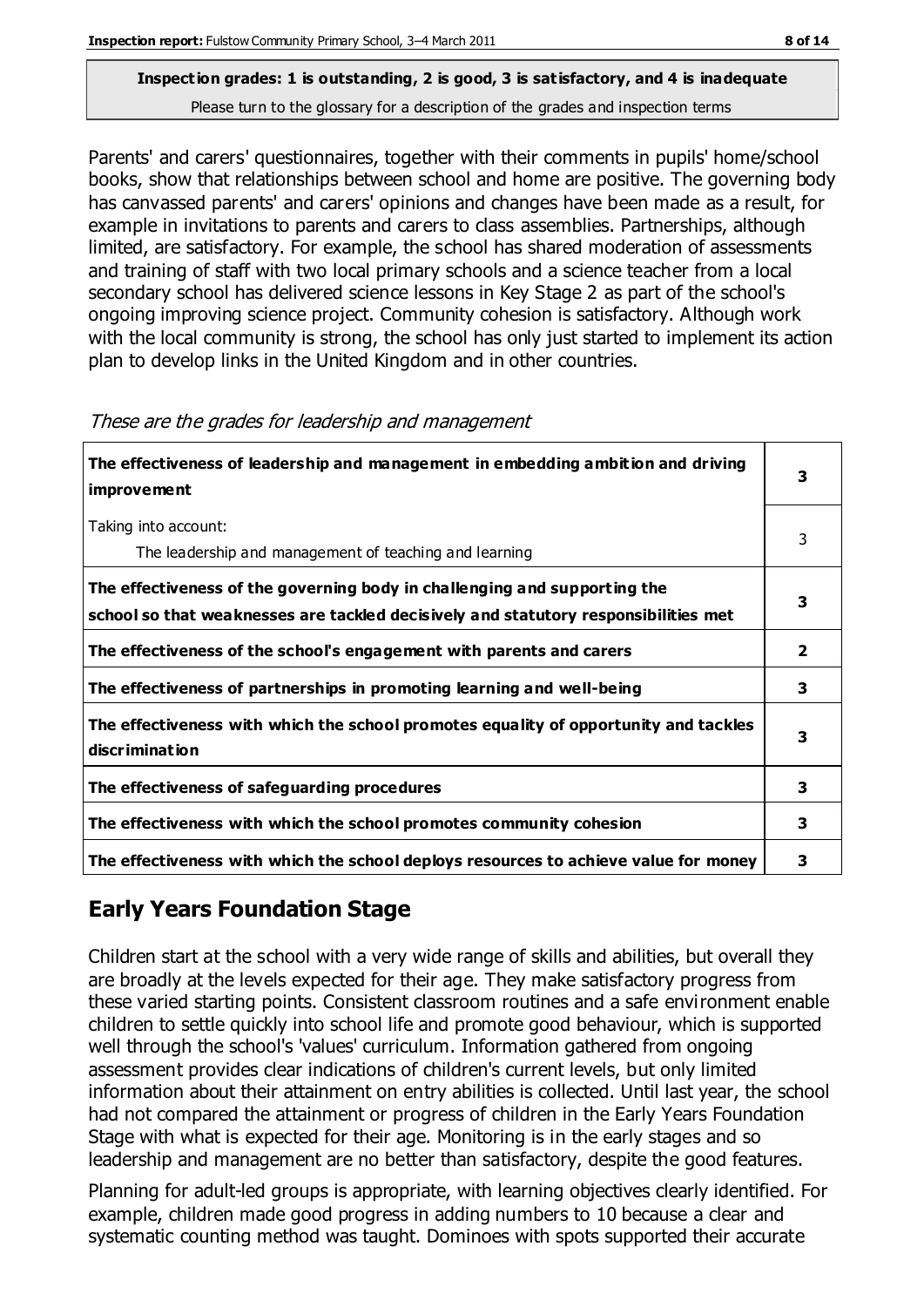counting and clear recording. Outcomes are not so effective for children's independent learning because opportunities are too few. The outside area is underdeveloped and does not provide a sufficient range of focused activities across all six areas of learning. As a result, opportunities for independent writing and number skills are also underdeveloped.

These are the grades for the Early Years Foundation Stage

| <b>Overall effectiveness of the Early Years Foundation Stage</b>                      |  |
|---------------------------------------------------------------------------------------|--|
| Taking into account:<br>Outcomes for children in the Early Years Foundation Stage     |  |
| The quality of provision in the Early Years Foundation Stage                          |  |
| The effectiveness of leadership and management of the Early Years Foundation<br>Stage |  |

## **Views of parents and carers**

The proportion of parents and carers who responded to the questionnaire was above average for a primary school. A large majority showed strong support for the school and what it does for their children. There were few concerns, but most of these related to the slower progress children made in mathematics and the lower attainment of the school in mathematics. The inspector also judged raising achievement in mathematics to be a key point for improvement for the school.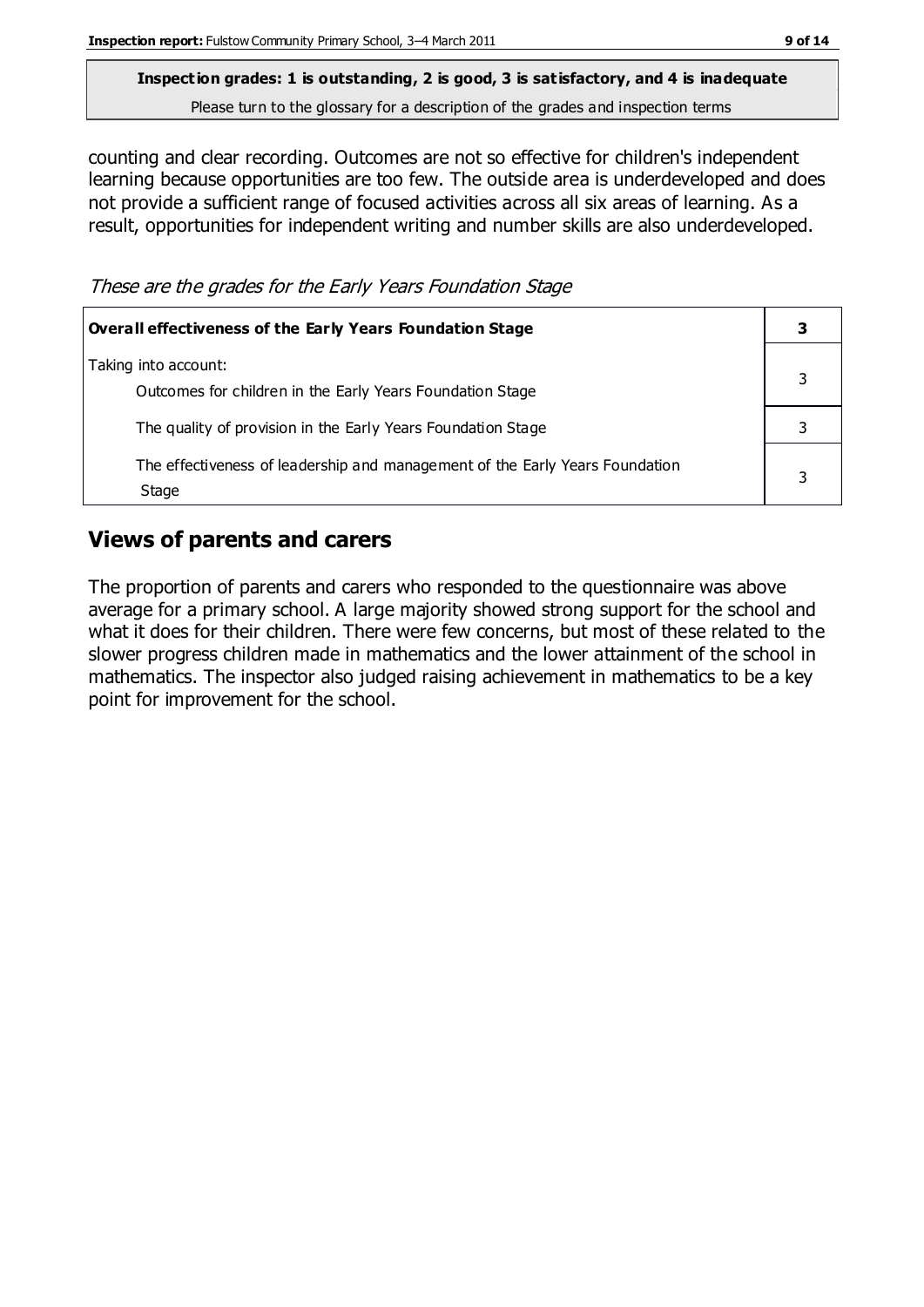#### **Responses from parents and carers to Ofsted's questionnaire**

Ofsted invited all the registered parents and carers of pupils registered at Fulstow Community Primary School to complete a questionnaire about their views of the school.

In the questionnaire, parents and carers were asked to record how strongly they agreed with 13 statements about the school. The inspector received 21 completed questionnaires by the end of the on-site inspection. In total, there are 48 pupils registered at the school.

| <b>Statements</b>                                                                                                                                                                                                                                       |                | <b>Strongly</b><br>agree |              | Agree         |                | <b>Disagree</b> |              | <b>Strongly</b><br>disagree |  |
|---------------------------------------------------------------------------------------------------------------------------------------------------------------------------------------------------------------------------------------------------------|----------------|--------------------------|--------------|---------------|----------------|-----------------|--------------|-----------------------------|--|
|                                                                                                                                                                                                                                                         | <b>Total</b>   | $\frac{0}{0}$            | <b>Total</b> | $\frac{0}{0}$ | <b>Total</b>   | $\frac{0}{0}$   | <b>Total</b> | $\frac{0}{0}$               |  |
| My child enjoys school                                                                                                                                                                                                                                  | 16             | 76                       | 5            | 24            | 0              | 0               | $\mathbf 0$  | $\mathbf 0$                 |  |
| The school keeps my child<br>safe                                                                                                                                                                                                                       | 18             | 86                       | 3            | 14            | 0              | 0               | $\mathbf 0$  | $\mathbf 0$                 |  |
| My school informs me about<br>my child's progress                                                                                                                                                                                                       | 3              | 14                       | 17           | 81            | 0              | $\mathbf 0$     | $\mathbf 0$  | $\mathbf 0$                 |  |
| My child is making enough<br>progress at this school                                                                                                                                                                                                    | $\overline{4}$ | 19                       | 15           | 71            | 1              | 5               | 0            | $\mathbf 0$                 |  |
| The teaching is good at this<br>school                                                                                                                                                                                                                  | 6              | 29                       | 14           | 67            | 0              | 0               | $\mathbf 0$  | $\mathbf 0$                 |  |
| The school helps me to<br>support my child's learning                                                                                                                                                                                                   | 5              | 24                       | 16           | 76            | 0              | 0               | $\mathbf 0$  | $\mathbf 0$                 |  |
| The school helps my child to<br>have a healthy lifestyle                                                                                                                                                                                                | 9              | 43                       | 11           | 52            | $\mathbf 0$    | $\mathbf 0$     | $\mathbf 0$  | $\mathbf 0$                 |  |
| The school makes sure that<br>my child is well prepared for<br>the future (for example<br>changing year group,<br>changing school, and for<br>children who are finishing<br>school, entering further or<br>higher education, or entering<br>employment) | 5              | 24                       | 8            | 38            | $\overline{0}$ | $\mathbf 0$     | $\mathbf 0$  | $\mathbf 0$                 |  |
| The school meets my child's<br>particular needs                                                                                                                                                                                                         | 6              | 29                       | 14           | 67            | 0              | $\mathbf 0$     | $\mathbf 0$  | $\mathbf 0$                 |  |
| The school deals effectively<br>with unacceptable behaviour                                                                                                                                                                                             | 11             | 52                       | 9            | 43            | 0              | 0               | $\mathbf 0$  | 0                           |  |
| The school takes account of<br>my suggestions and concerns                                                                                                                                                                                              | $\overline{7}$ | 33                       | 12           | 57            | 1              | 5               | 0            | 0                           |  |
| The school is led and<br>managed effectively                                                                                                                                                                                                            | 6              | 29                       | 14           | 67            | $\mathbf 0$    | $\mathbf 0$     | $\mathbf 0$  | $\mathbf 0$                 |  |
| Overall, I am happy with my<br>child's experience at this<br>school                                                                                                                                                                                     | 12             | 57                       | 9            | 43            | $\pmb{0}$      | 0               | $\mathbf 0$  | $\mathbf 0$                 |  |

The table above summarises the responses that parents and carers made to each statement. The percentages indicate the proportion of parents and carers giving that response out of the total number of completed questionnaires. Where one or more parents and carers chose not to answer a particular question, the percentages will not add up to 100%.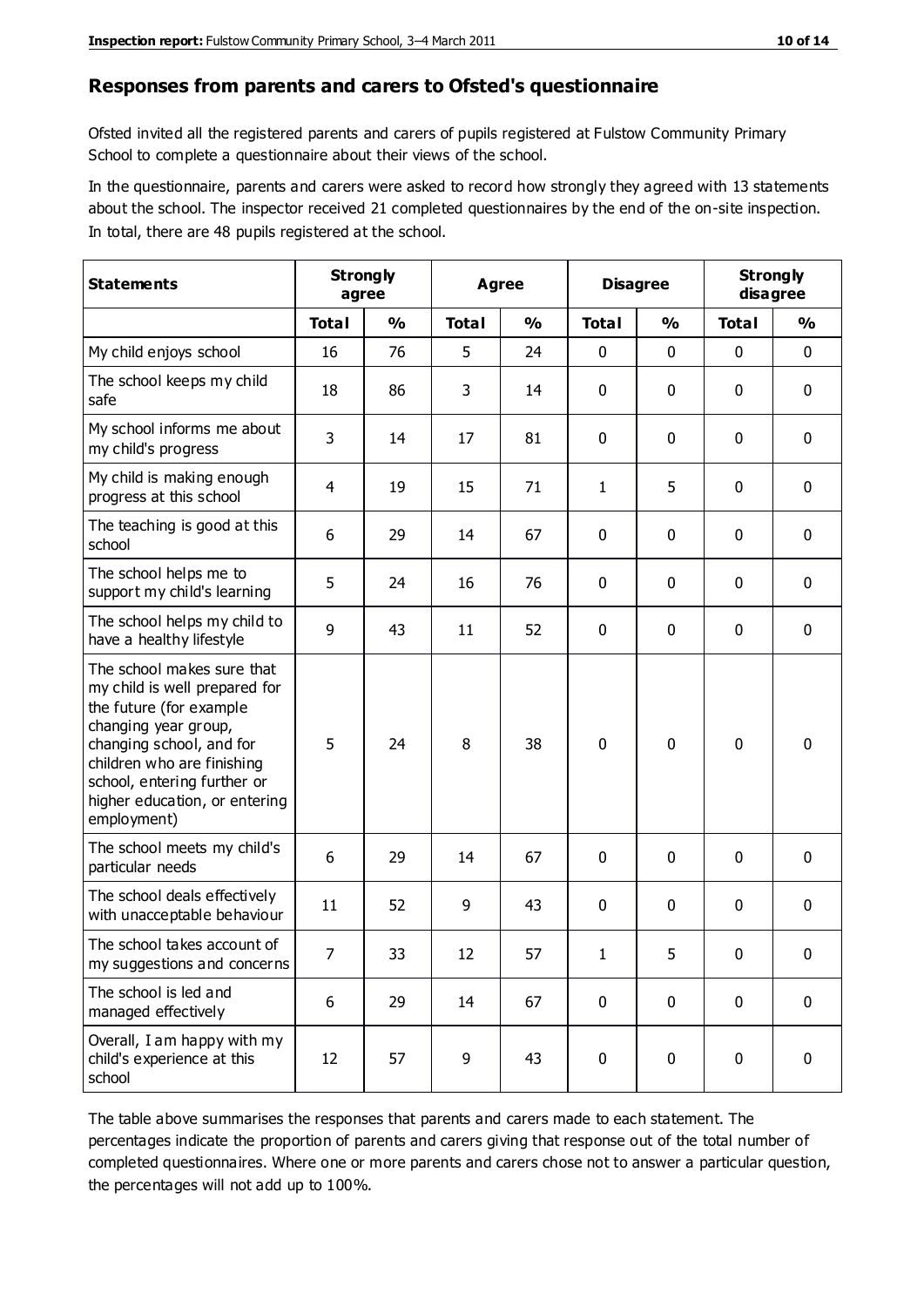# **Glossary**

| Grade   | <b>Judgement</b> | <b>Description</b>                                                                                                                                                                                                            |
|---------|------------------|-------------------------------------------------------------------------------------------------------------------------------------------------------------------------------------------------------------------------------|
| Grade 1 | Outstanding      | These features are highly effective. An outstanding school<br>provides exceptionally well for all its pupils' needs.                                                                                                          |
| Grade 2 | Good             | These are very positive features of a school. A school that<br>is good is serving its pupils well.                                                                                                                            |
| Grade 3 | Satisfactory     | These features are of reasonable quality. A satisfactory<br>school is providing adequately for its pupils.                                                                                                                    |
| Grade 4 | Inadequate       | These features are not of an acceptable standard. An<br>inadequate school needs to make significant improvement<br>in order to meet the needs of its pupils. Ofsted inspectors<br>will make further visits until it improves. |

### **What inspection judgements mean**

### **Overall effectiveness of schools**

|                       | Overall effectiveness judgement (percentage of schools) |      |                     |                   |
|-----------------------|---------------------------------------------------------|------|---------------------|-------------------|
| <b>Type of school</b> | <b>Outstanding</b>                                      | Good | <b>Satisfactory</b> | <b>Inadequate</b> |
| Nursery schools       | 59                                                      | 35   | 3                   | 3                 |
| Primary schools       | 9                                                       | 44   | 39                  | 7                 |
| Secondary schools     | 13                                                      | 36   | 41                  | 11                |
| Sixth forms           | 15                                                      | 39   | 43                  | 3                 |
| Special schools       | 35                                                      | 43   | 17                  | 5                 |
| Pupil referral units  | 21                                                      | 42   | 29                  | 9                 |
| All schools           | 13                                                      | 43   | 37                  | 8                 |

New school inspection arrangements were introduced on 1 September 2009. This means that inspectors now make some additional judgements that were not made previously.

The data in the table above are for the period 1 September 2009 to 31 August 2010 and are consistent with the latest published official statistics about maintained school inspec tion outcomes (see **[www.ofsted.gov.uk](http://www.ofsted.gov.uk/)**).

The sample of schools inspected during 2009/10 was not representative of all schools nationally, as weaker schools are inspected more frequently than good or outstanding schools.

Percentages are rounded and do not always add exactly to 100.

Sixth form figures reflect the judgements made for the overall effectiveness of the sixth form in secondary schools, special schools and pupil referral units.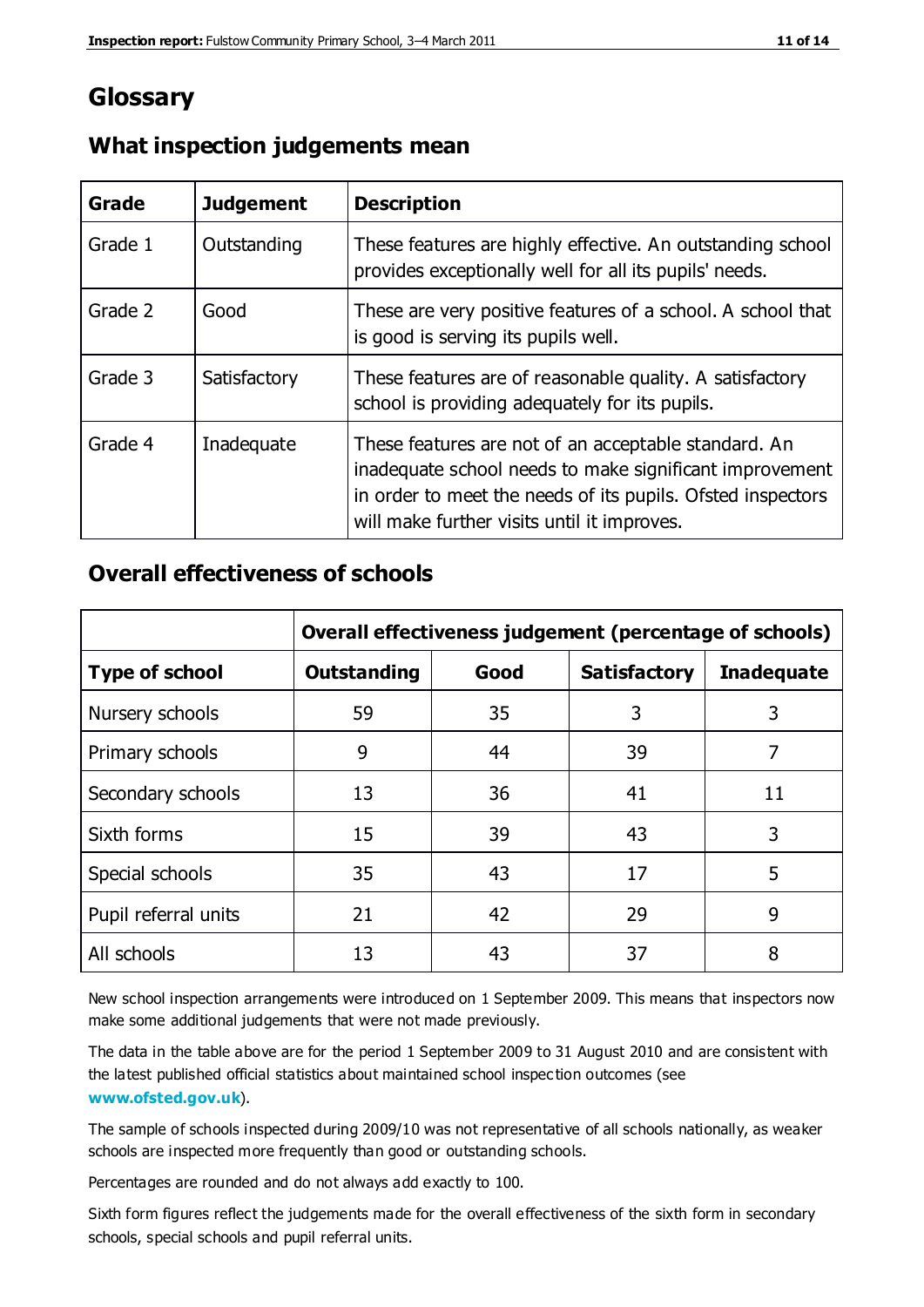# **Common terminology used by inspectors**

| Achievement:               | the progress and success of a pupil in their learning,<br>development or training.                                                                                                                                                          |  |  |
|----------------------------|---------------------------------------------------------------------------------------------------------------------------------------------------------------------------------------------------------------------------------------------|--|--|
| Attainment:                | the standard of the pupils' work shown by test and<br>examination results and in lessons.                                                                                                                                                   |  |  |
| Capacity to improve:       | the proven ability of the school to continue<br>improving. Inspectors base this judgement on what<br>the school has accomplished so far and on the quality<br>of its systems to maintain improvement.                                       |  |  |
| Leadership and management: | the contribution of all the staff with responsibilities,<br>not just the headteacher, to identifying priorities,<br>directing and motivating staff and running the school.                                                                  |  |  |
| Learning:                  | how well pupils acquire knowledge, develop their<br>understanding, learn and practise skills and are<br>developing their competence as learners.                                                                                            |  |  |
| Overall effectiveness:     | inspectors form a judgement on a school's overall<br>effectiveness based on the findings from their<br>inspection of the school. The following judgements,<br>in particular, influence what the overall effectiveness<br>judgement will be. |  |  |
|                            | The school's capacity for sustained<br>improvement.                                                                                                                                                                                         |  |  |
|                            | Outcomes for individuals and groups of pupils.                                                                                                                                                                                              |  |  |
|                            | The quality of teaching.                                                                                                                                                                                                                    |  |  |
|                            | The extent to which the curriculum meets<br>pupils' needs, including, where relevant,<br>through partnerships.                                                                                                                              |  |  |
|                            | The effectiveness of care, guidance and<br>support.                                                                                                                                                                                         |  |  |
| Progress:                  | the rate at which pupils are learning in lessons and<br>over longer periods of time. It is often measured by<br>comparing the pupils' attainment at the end of a key                                                                        |  |  |

stage with their attainment when they started.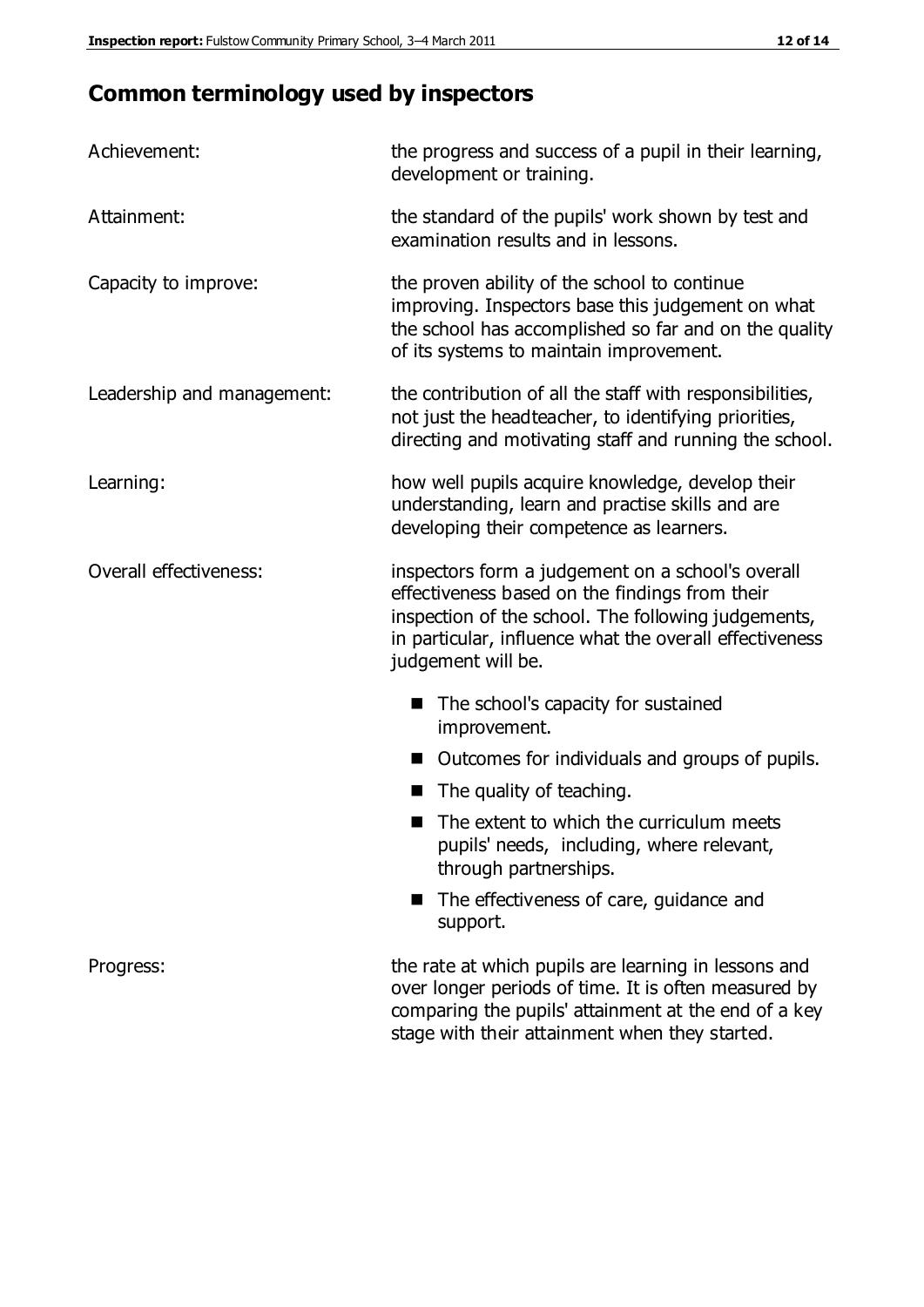### **This letter is provided for the school, parents and carers to share with their children. It describes Ofsted's main findings from the inspection of their school.**

7 March 2011

#### Dear Pupils

#### **Inspection of Fulstow Community Primary School, Louth, LN11 0XL**

Thank you for making me so welcome and answering my questions when I visited you recently. You told me that you feel safe and that all the staff take good care of you. Your attendance is excellent and I thought that your behaviour was good. I was impressed by the sports that the play leaders organised in the playground, which help you to stay healthy.

Fulstow is a satisfactory school where you reach average levels of attainment and make satisfactory progress. The youngest children make a satisfactory start in Reception, but often do not have enough opportunities to explore learning about things for themselves, as so many of their activities are led by an adult. You all do particularly well with your reading and writing, but many of you need to practise your basic mathematics skills more. All the staff work hard, and they want to make your school even better. These are the things I have asked them to do to help bring about further improvements:

- raise standards in mathematics by building up your basic skills and giving you lots of opportunities to use them to solve problems
- make more lessons good by ensuring that you are highly involved in your learning at all times and giving you clear instructions on how to improve your work, for example by using 'steps to success' that are very specific
- help children in the Early Years Foundation Stage to be more independent by providing more challenging topic activities, especially in the outside area.

You can help as well by trying extra hard to learn your number bonds, times tables and other skills in mathematics.

Yours sincerely

Angela Kirk Lead inspector